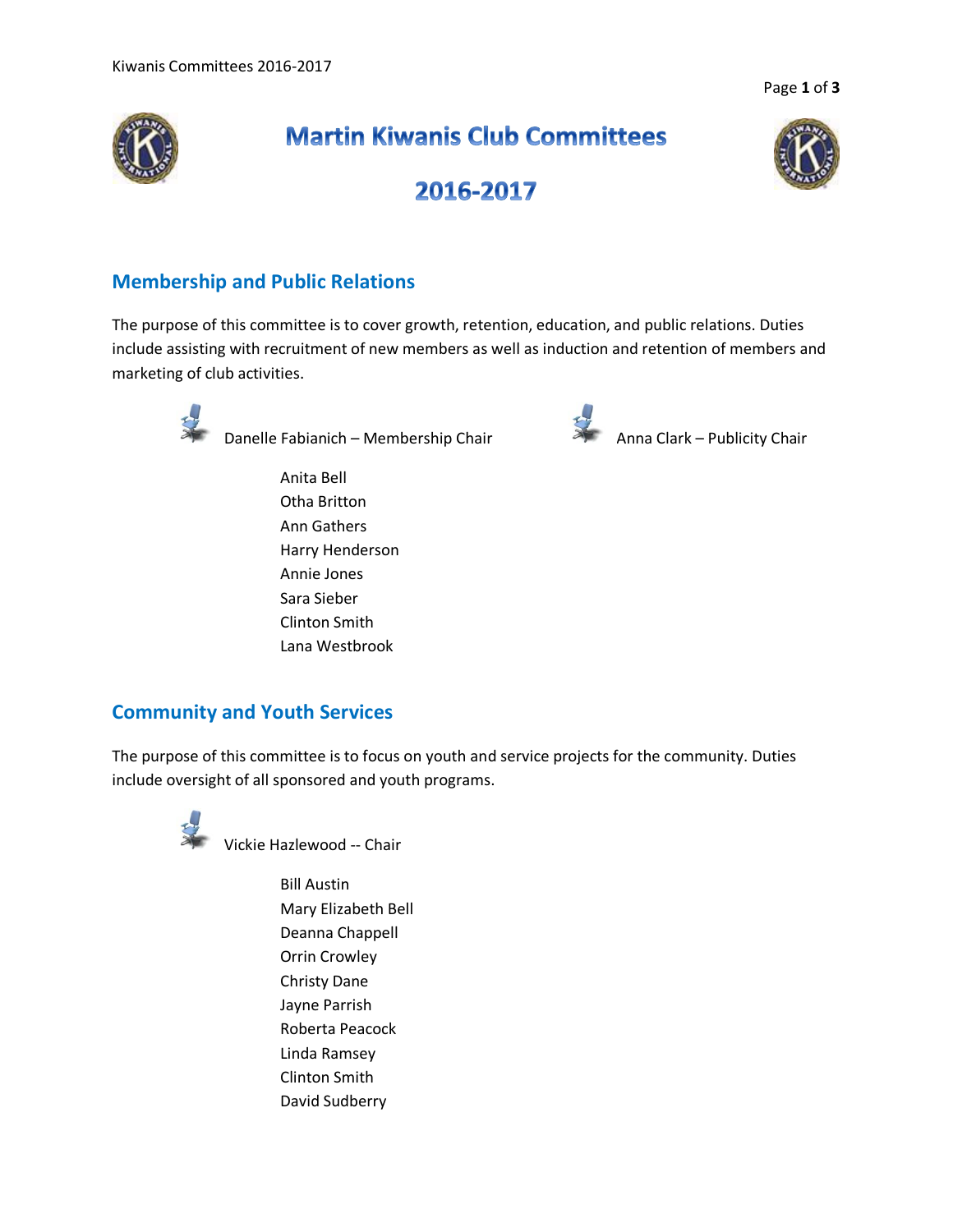Jamie Summers

#### **Fundraising**

The purpose of the fundraising committee is to oversee preparations for the barbecue luncheon and pancake breakfast, as well as any other fundraising activities. Duties include assisting with the logistics of preparing for, organizing and facilitating fundraising activities.



Steve Lemond – Chairman

Bill Austin David Brodrick Frances Bynum Jim Clark Bettye Giles Keith Pettit Christie Ricketts Maddy Rosenbaum Lana Westbrook

## **Programs/Club Meetings**

The purpose of the programs/club meetings committee is to oversee weekly programs for the club. Duties include planning programs for weekly meetings.



David Spencer – Chairman

S.K. Airee Frank Black Frances Bynum Anna Clark Jim Clark Danelle Fabianich Steve Lemond Earl Wright